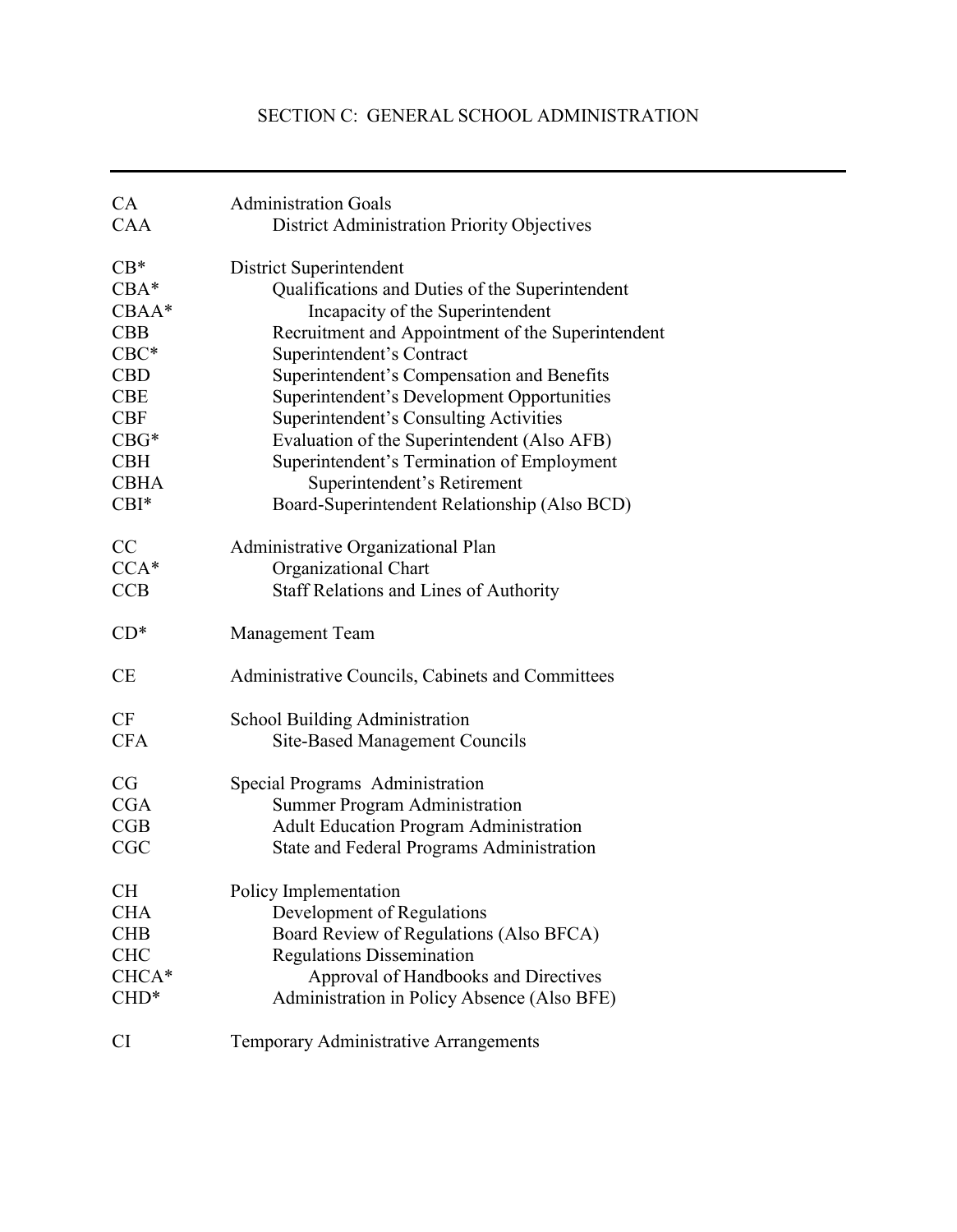# SECTION C: GENERAL SCHOOL ADMINISTRATION (Continued)

- CJ Administrative Intern Program
- CK Program Consultants
- CL Administrative Reports
- CM School District Annual Report

\*denotes areas covered by Board policy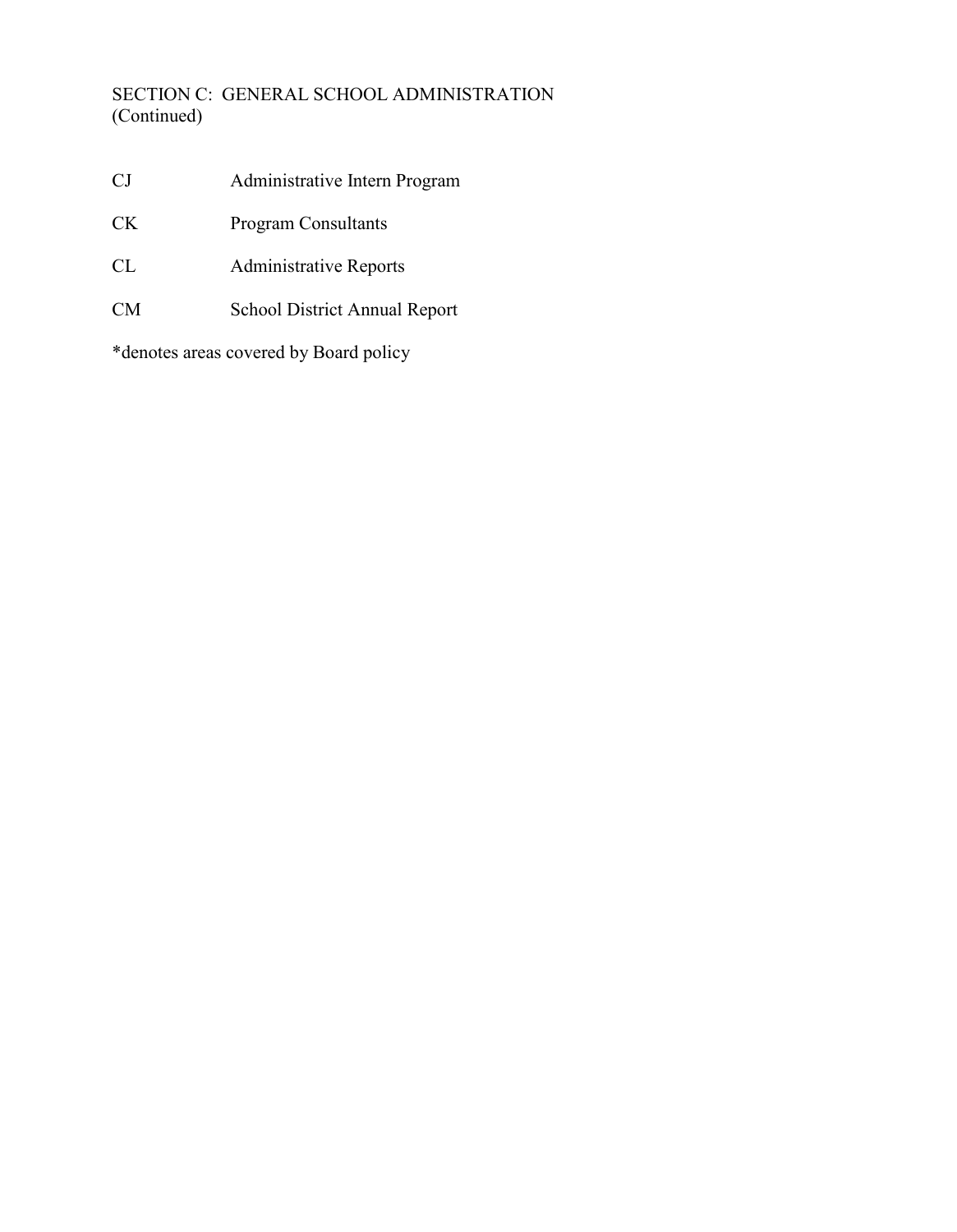### DISTRICT SUPERINTENDENT

The Superintendent is the chief administrator for the Board. In this capacity, the Superintendent shall assume total responsibility for the District's operation. The actions of the Superintendent shall be in accordance with Board policy, the Ohio Revised Code and such rules and regulations as adopted by the State Board of Education and administered by the Ohio Department of Education.

The Superintendent shall establish the administrative procedures and necessary climate to successfully cause the accomplishment of sound fiscal management; the employment and retention of qualified personnel; desirable personnel relations; the implementation, maintenance and improvement of essential career-technical and related programs; a relevant curriculum; the promotion of educationally productive student relations and those community relations necessary for the support of the District and its policies.

The Superintendent shall keep the Board informed of activities of the District and advise the Board as to policy needs.

[Adoption date: August 20,1992] [Re-adoption date: May 16,2002] [Re-adoption date: September 16, 2010] [Re-adoption date: September 17, 2015]

LEGAL REFS.: ORC 3319.01; 3319.22

CROSS REFS.: CBA, Qualifications and Duties of the Superintendent CBAA, Incapacity of the Superintendent CBG, Evaluation of the Superintendent (Also AFB) CCA, Organizational Chart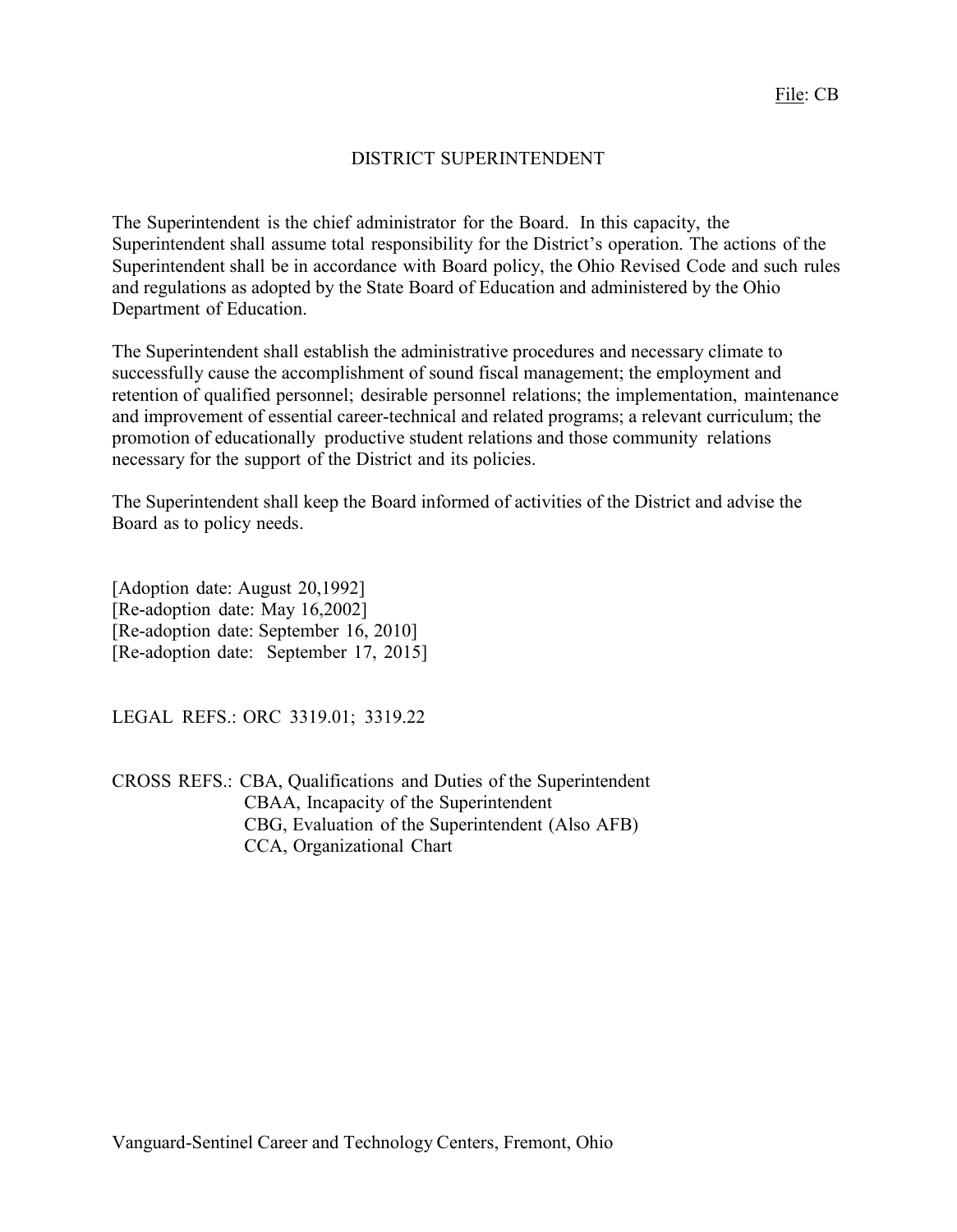# QUALIFICATIONS AND DUTIES OF THE SUPERINTENDENT

| Title:                               | Superintendent                                                                                      |
|--------------------------------------|-----------------------------------------------------------------------------------------------------|
| Department:                          | Administration                                                                                      |
| Building/Facility:                   | Central Office                                                                                      |
| Reports to:                          | Board of Education                                                                                  |
| Employment Status: Regular/Full-time |                                                                                                     |
| <b>FLSA Status:</b>                  | Exempt                                                                                              |
|                                      | General Description: Serve as the District's chief executive officer; administer, supervise, direct |

and evaluate the District's educational system

#### Essential Functions:

- 1. ensure safety of students
- 2. perform personnel-related functions, e.g., make recommendations for appointment, promotion, demotion, discharge, assignment and transfer, communicate personnel matters to employees, evaluate staff, provide in-service education to staff and maintain personnel files on current employees
- 3. direct staff negotiations
- 4. file state and local required reports
- 5. assist in preparation of annual budget and appropriations resolution for the Board to consider
- 6. act as the District's purchasing agent
- 7. establish and maintain public relations program to inform the public of the District's activities and needs
- 8. recommend courses of study, curriculum guides and changes in texts and time schedules to the Board
- 9. supervise teaching, supervision and administration methods
- 10. propose new policies to the Board
- 11. continually evaluate the District's progress and needs
- 12. conduct regular District administrative hearings
- 13. prepare annual school calendar for Board adoption
- 14. delegate duties to other staff members
- 15. prescribe rules for classification and advancement of students
- 16. make Board recommendations about student transportation in accordance with law and safety requirements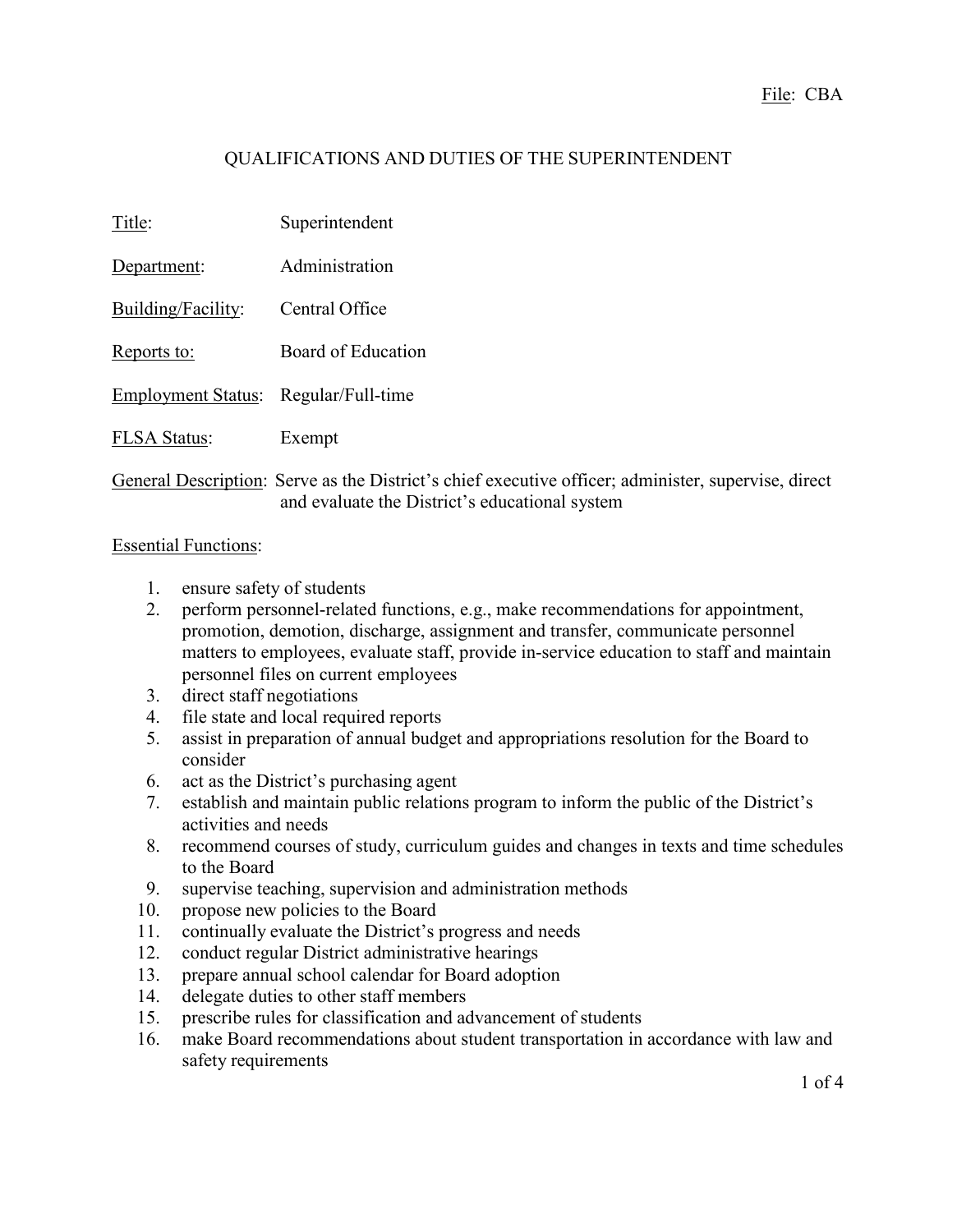- 17. recommend location and size of new school sites and additions to existing sites 18. represent Board as liaison between District and community
- represent Board as liaison between District and community
- 19. inform Board about educational system as well as local, state and national issues affecting education
- 20. prepare and distribute agenda to Board members prior to each regular meeting
- 21. take immediate action in cases of calamity, acts of nature, or other emergencies
- 22. maintain respect at all times for confidential information, e.g., employee discipline/dismissals/contract issues, negotiations, Board executive sessions, etc.
- 23. make contacts with public with tact and diplomacy
- 24. interact in positive manner with staff, students and parents
- 25. attend meetings and in-services as required

### Other Duties and Responsibilities:

- 1. act as liaison between employees and Board
- 2. attend local, state and national conferences
- 3. approve vacation schedules for salaried District employees
- 4. supervise the purchase and distribution of textbooks, workbooks and other educational materials
- 5. serve as role model for students in how to conduct themselves as citizens and as responsible, intelligent human beings
- 6. instill in students belief in and practice of ethical principles and democratic values
- 7. respond to routine questions and requests in appropriate manner
- 8. perform other duties as assigned

### Qualifications:

- 1. valid superintendent's license issued by state of Ohio
- 2. master's degree with major in educational administration, preferably with completion of one year of graduate work beyond master's degree
- 3. experience in teaching and administration totaling at least five years
- 4. valid driver's license
- 5. alternatives to above qualifications as the Board may find appropriate

### Required Knowledge, Skills and Abilities:

- 1. communicate ideas and directives clearly and effectively, both orally and in writing
- 2. effective, active listening skills
- 3. work effectively with others
- 4. organizational and problem-solving skills
- 5. organize and compile data for various state and federal reports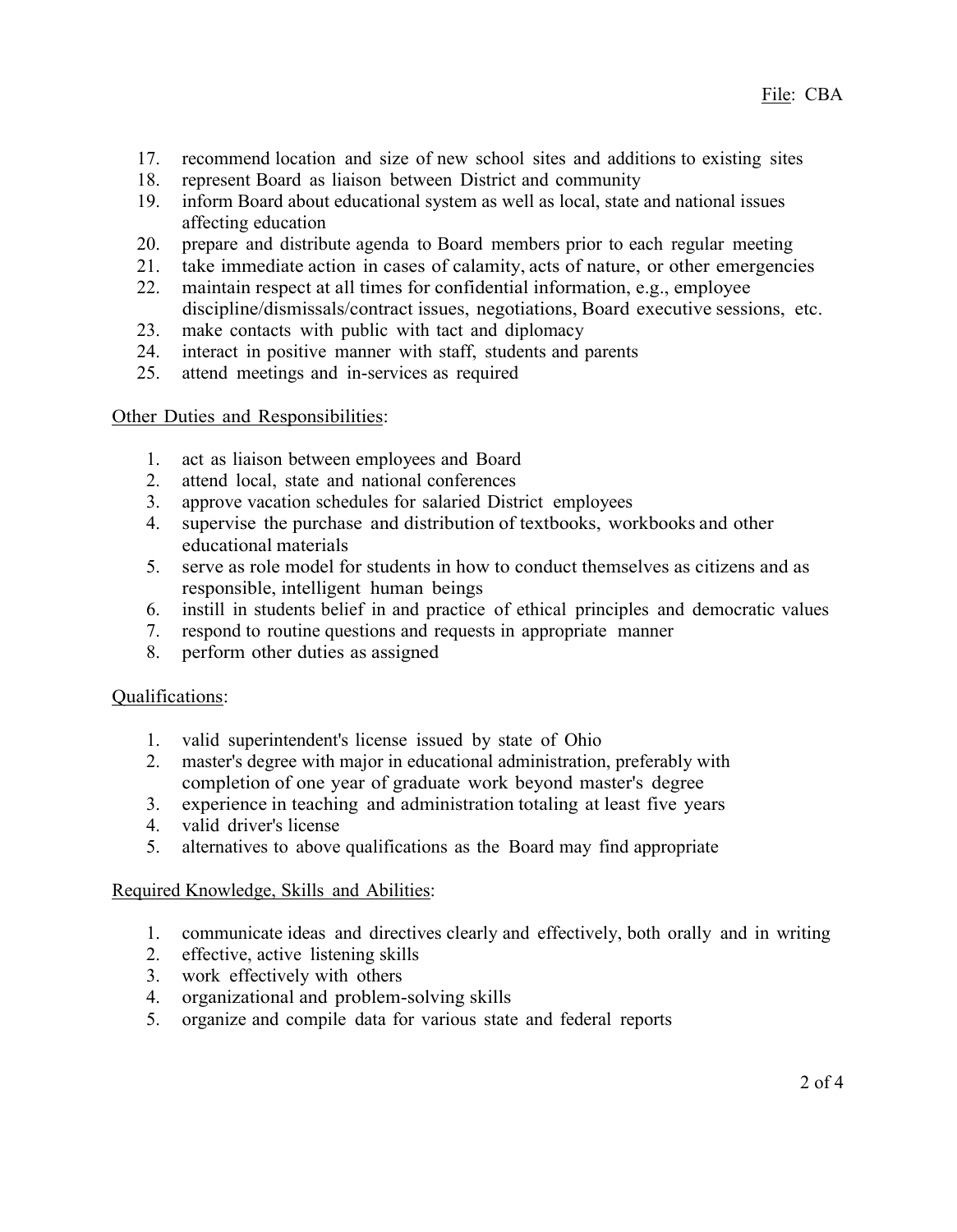- 7. recommend additions and/or changes to curriculum appropriate to students' needs
- 8. handle multitude of tasks simultaneously and in timely manner
- 9. handle constant pressure and substantial amounts of stress
- 10. supervise variety of jobs and positions
- 11. strong visionary and leadership skills
- 12. confidence to make decisions based on the best interest of students

### Equipment Operated:

- 1. computer/printer
- 2. calculator
- 3. copy machine
- 4. fax machine
- 5. telephone

### Additional Working Conditions:

- 1. frequent travel
- 2. frequent evening and/or weekend work
- 3. requirement to lift, carry, push and pull various items
- 4. repetitive hand motion, e.g., computer keyboard, calculator, typewriter
- 5. occasional exposure to blood, bodily fluids and tissue
- 6. occasional interaction among unruly children
- 7. regular requirement to sit, stand, walk, talk, hear, see, read, speak, reach, stretch with hands and arms, crouch, climb, kneel and stoop

**NOTE:** The above lists are not ranked in order of importance.

This job description is subject to change and in no manner states or implies that these are the only duties and responsibilities to be performed by the incumbent. The incumbent will be required to follow the instructions and perform the duties required by the incumbent's supervisor/appointing authority.

Board President Date

My signature below signifies that I have reviewed the contents of my job description and that I am aware of the requirements of my position.

Signature Date

3 of 4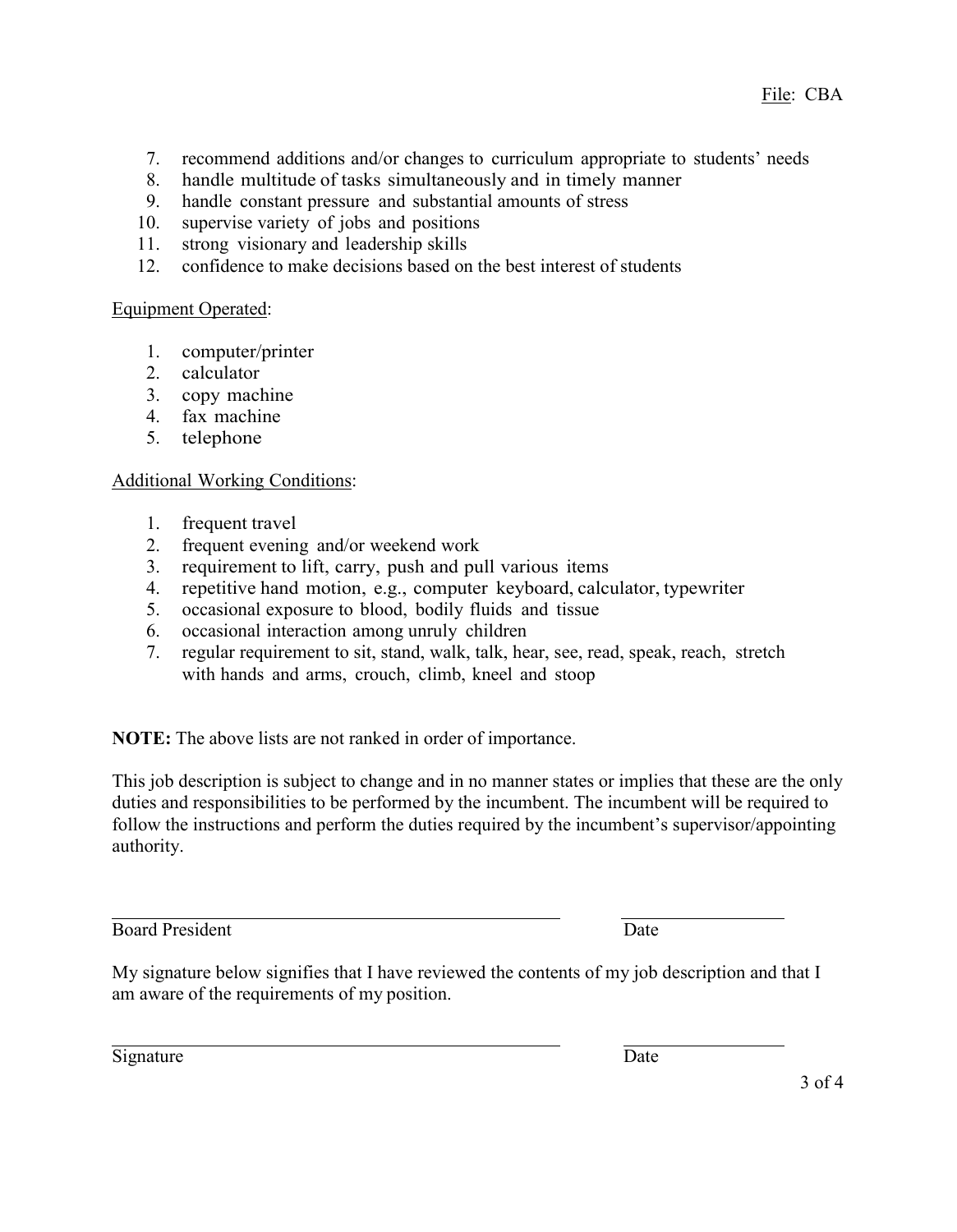File: CBA

[Adoption date: August 20, 1992] [Re-adoption date: April 1, 1997] [Re-adoption date: May 16, 2002] [Re-adoption date: September 16, 2010] [Re-adoption date: September 17, 2015]

LEGAL REFS.: ORC 3319.01; 3319.22

CROSS REFS.: CBAA, Incapacity of the Superintendent CBG, Evaluation of the Superintendent (Also AFB) CCA, Organizational Chart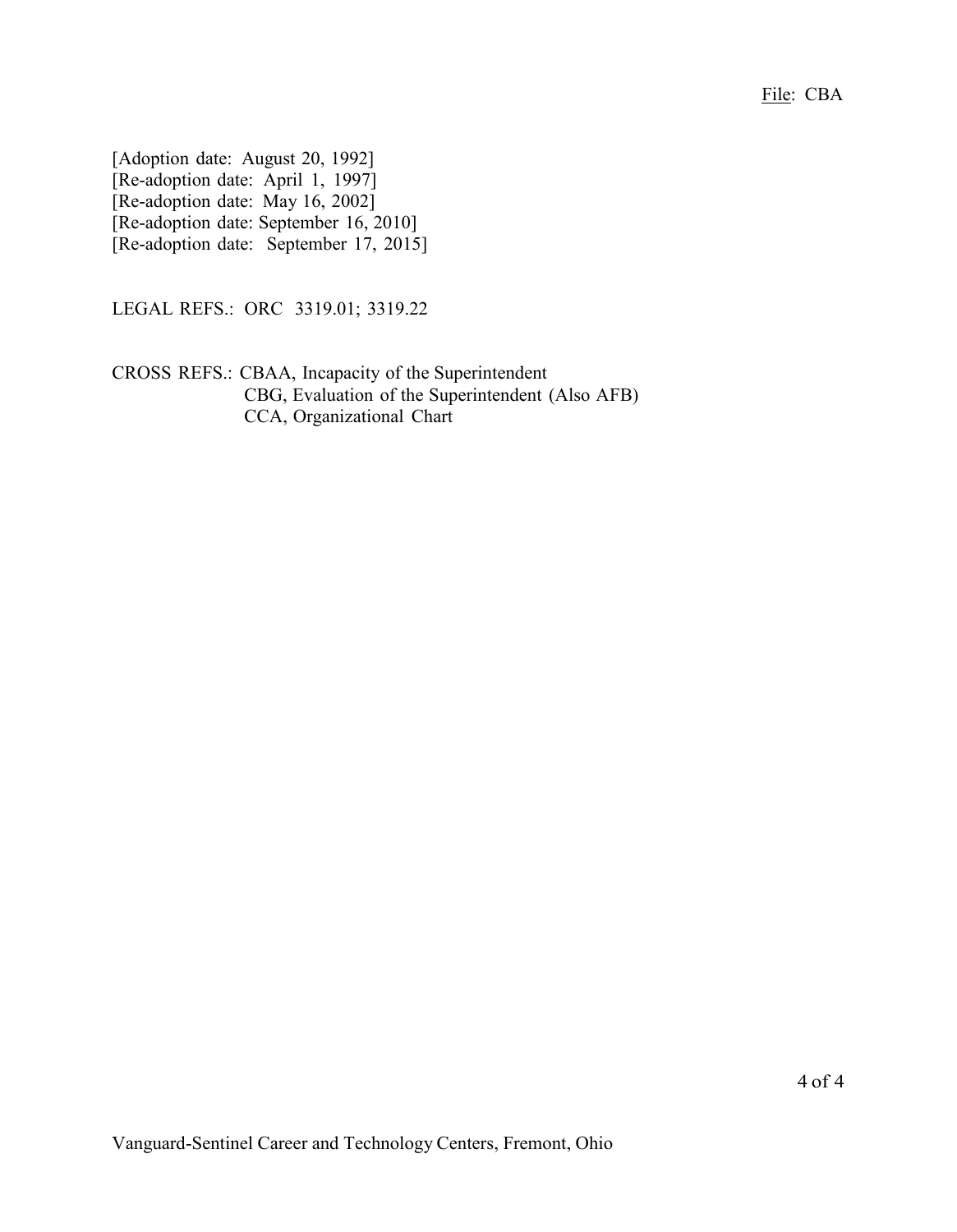### INCAPACITY OF THE SUPERINTENDENT

As the executive officer of the District, the Superintendent has a major responsibility in managing the operation of the schools.

Should the Superintendent become incapacitated, the Board appoints a Superintendent Pro Tempore who shall meet the certificate requirement as established by law. The appointment is made by a majority vote of the Board and only after the conditions relating to incapacity are met in accordance with State law and the Family and Medical Leave Act.

The Superintendent Pro Tempore performs all the duties and functions of the Superintendent and may be removed at any time by a two-thirds majority vote of the members of the Board or upon return to full-time active service of the Superintendent.

[Adoption date: August 20, 1992] [Re-adoption date: May 16, 2002] [Re-adoption date: September 16, 2010] [Re-adoption date: September 17, 2015]

LEGAL REFS.: Family and Medical Leave Act; 29 USC 2601 et seq. Americans with Disabilities Act Amendments Act of 2008; 42 USC 12101 et seq. ORC 3319.01; 3319.011; 3319.13; 3319.16

CROSS REFS.: CBA, Qualifications and Duties of the Superintendent GBR, Family and Medical Leave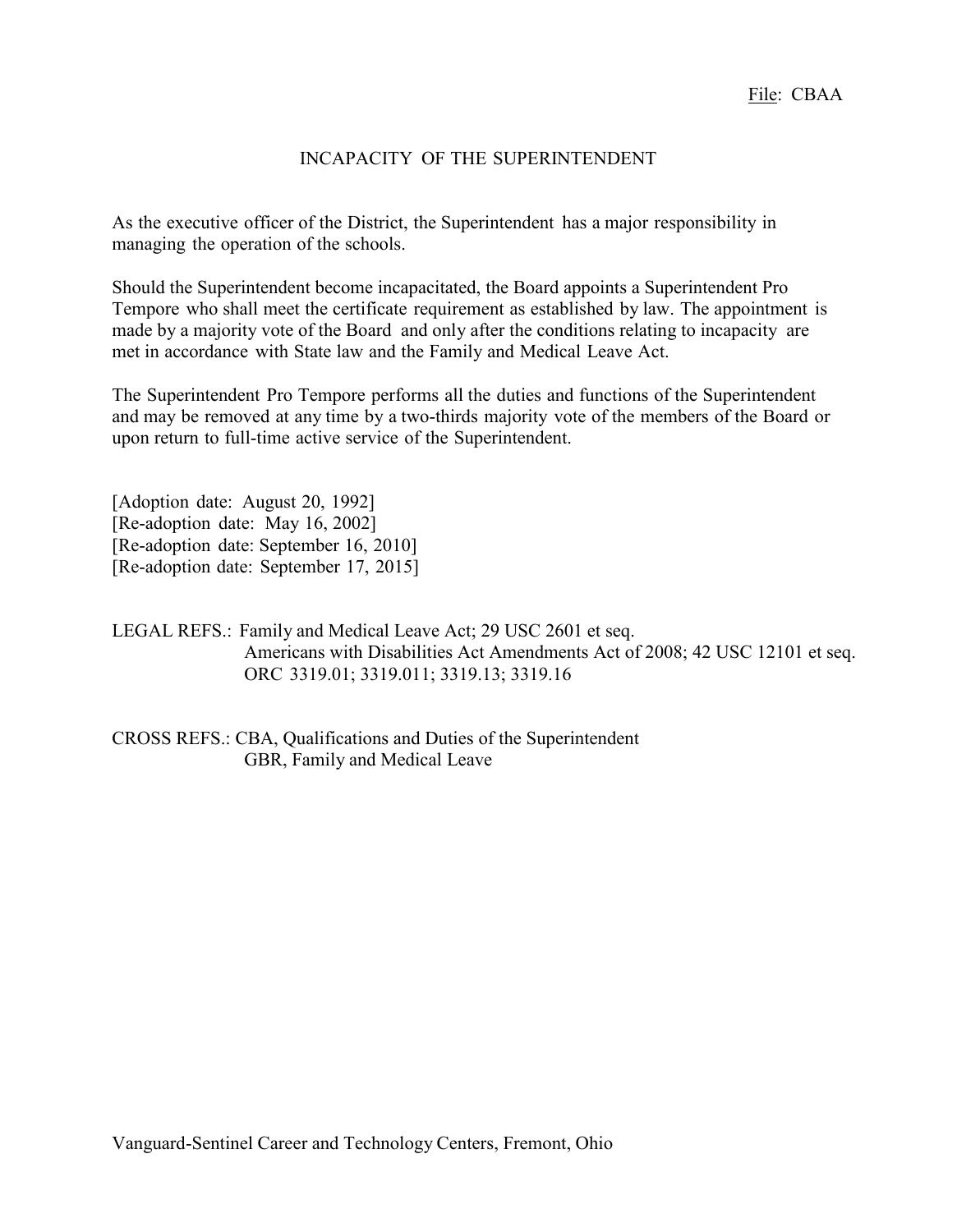### INCAPACITY OF THE SUPERINTENDENT

A superintendent pro tempore is appointed by a majority of the members of the Board upon determining that the Superintendent is incapacitated in such a manner that he/she is unable to perform the duties of that office. Such incapacity is determined:

- 1. by request of the Superintendent, if the Superintendent is absent with pay for reasons of personal illness, injury or exposure to contagious disease which could be communicated to others;
- 2. upon certification of the attending physician that the Superintendent is unable to perform the duties of the office of Superintendent;
- 3. upon the determination of a referee that the Superintendent is unable to perform the duties of the office of Superintendent;
- 4. upon the granting of a leave of absence without pay requested by the Superintendent for reasons of illness, injury or other disability or
- 5. upon the placing of the Superintendent upon an unrequested leave of absence without pay for reasons of illness or other disability.

During the period of incapacity, the Superintendent may:

- 1. at his/her request, be placed on sick leave, with pay, not to exceed the extent of his/her accumulated, but unused, sick leave and any advancement of such sick leave which may be authorized by Board policy;
- 2. at his/her request, or without such request, pursuant to the Family and Medical Leave Act, be placed on unpaid FMLA leave for up to 12 weeks per year and
- 3. at his/her request, or without his/her request, the Superintendent may be placed on a leave of absence without pay.

The leave provided during the period of incapacity (described above) will not extend beyond the contract or term of office.

The Superintendent may, upon request to the Board, be returned to active-duty status, unless the Board denies the request within 10 days of receipt of the request. The Board may require the Superintendent to establish to its satisfaction that he/she is capable of resuming such duties and that the duties be resumed on a full-time basis.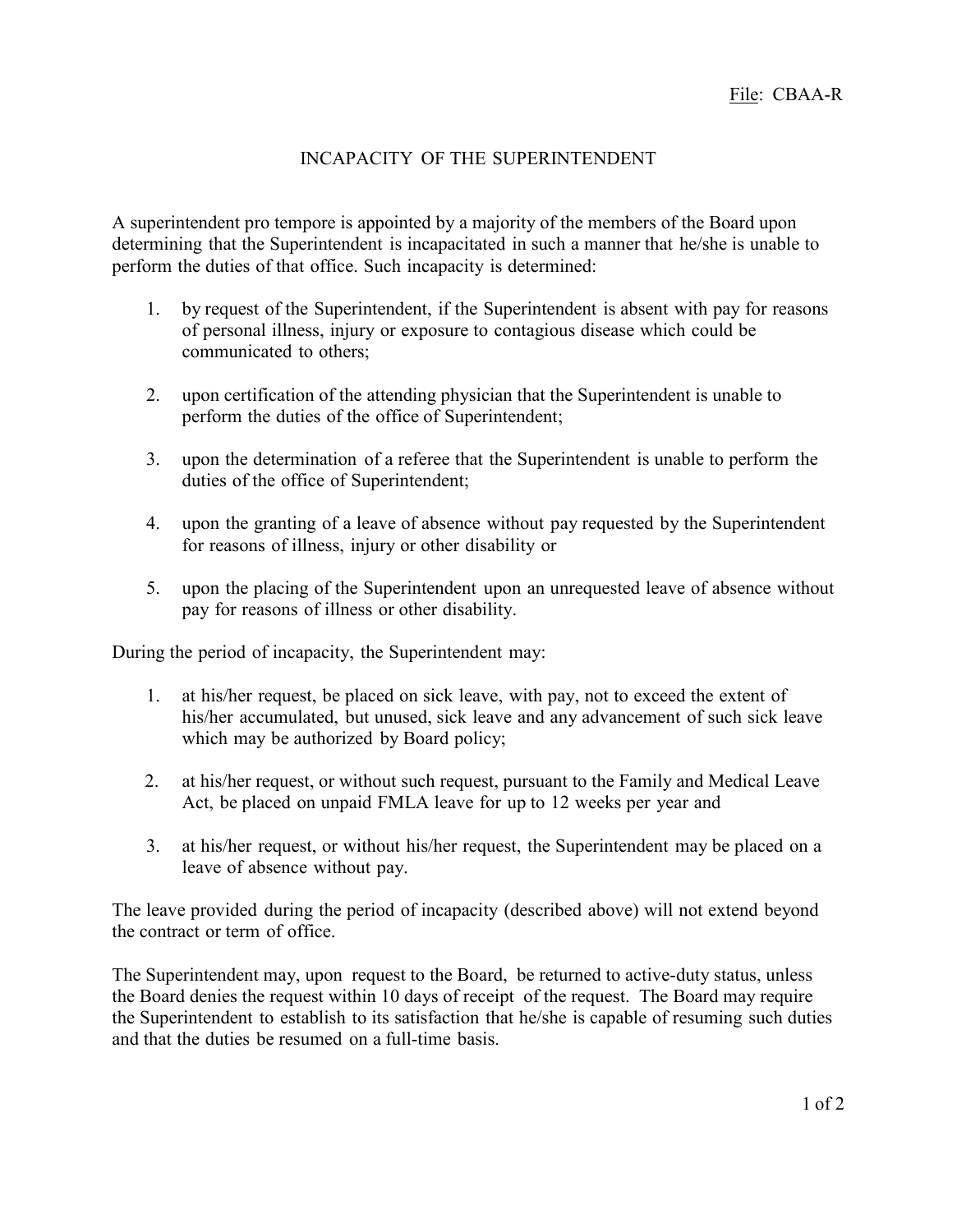The Board may demand that the Superintendent return to active service; upon the determination that he/she is able to resume his/her duties, the Superintendent will return to active service.

The Superintendent may request a hearing before the Board on any action taken under this policy and has the same rights as are granted under State law.

The Board fixes the compensation of the Superintendent Pro Tempore in accordance with State law. He/She serves until the Superintendent's incapacity is removed or until the expiration of the Superintendent's contract or term of office, whichever is earlier.

(Approval date: August 20, 1992) (Re-approval date: May 16, 2002) (Re-approval date: September 16, 2010) (Re-approval date: September 17, 2015)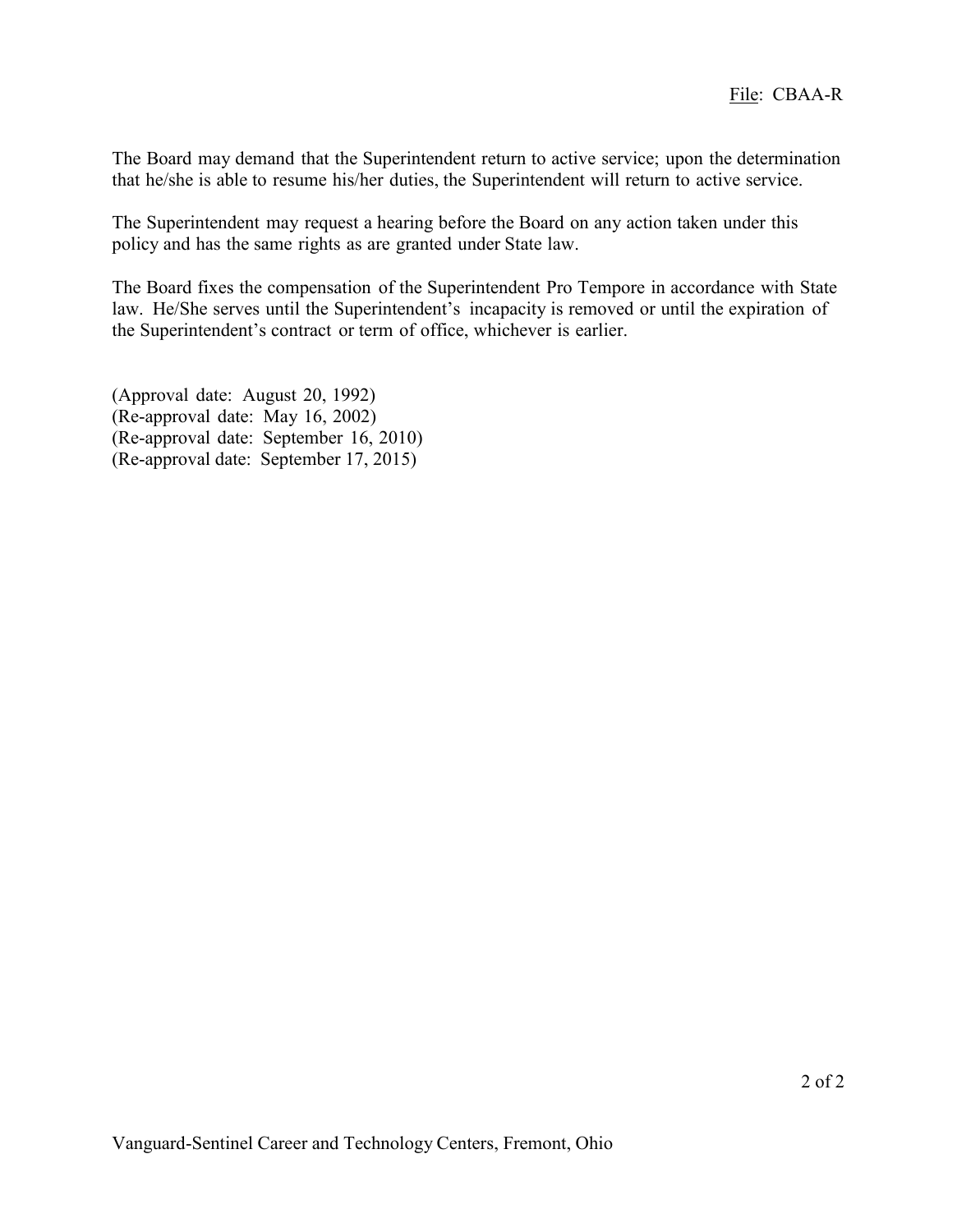### SUPERINTENDENT'S CONTRACT

The appointment of the Superintendent is secured through a written agreement stating the terms of the contract. The contract meets all State requirements and protects the rights of both the Board and the Superintendent.

The Superintendent is appointed for a term not to exceed five years. The term commences on August I and continues through July 31 of the year in which the contract expires. Should a vacancy occur mid-term, the Board can appoint a new hire to a term starting on a date-as long as the length of the contract does not exceed five years from the prior August 1. The period of time in which a Superintendent's contract may be renewed begins on January 1 of the year prior to the contract's expiration and ends on March 1 of the year in which the contract expires.

Salary and benefits are determined by the Board at the time of the appointment and are reviewed by the Board each year. The Superintendent's salary may be increased or decreased during his/her term of office. However, any decrease must be part of "a uniform plan" affecting salaries of all District employees.

The Board authorizes the annual payment of the Superintendent's accrued, unused vacation leave.

If the Board intends to nonrenew the Superintendent's contract, notice in writing of the intended nonrenewal must be given to the Superintendent on or before March 1 of the year in which the contract expires.

Nothing in this policy shall prevent the Board from making the final determination regarding the renewal or nonrenewal of the Superintendent's contract.

[Adoption date: August 20, 1992] [Re-adoption date: May 16, 2002] [Re-adoption date: September 16, 2010] [Re-adoption date: September 17, 2015]

LEGAL REFS.: ORC 124.384(C); 124.39(C) 3319.01; 3319.16; 3319.225

CROSS REFS.: CBA, Qualifications and Duties of the Superintendent CBAA, Incapacity of the Superintendent CBG, Evaluation of the Superintendent (Also AFB) CBI, Board-Superintendent Relationship (Also BCD)

Vanguard-Sentinel Career and Technology Centers, Fremont, Ohio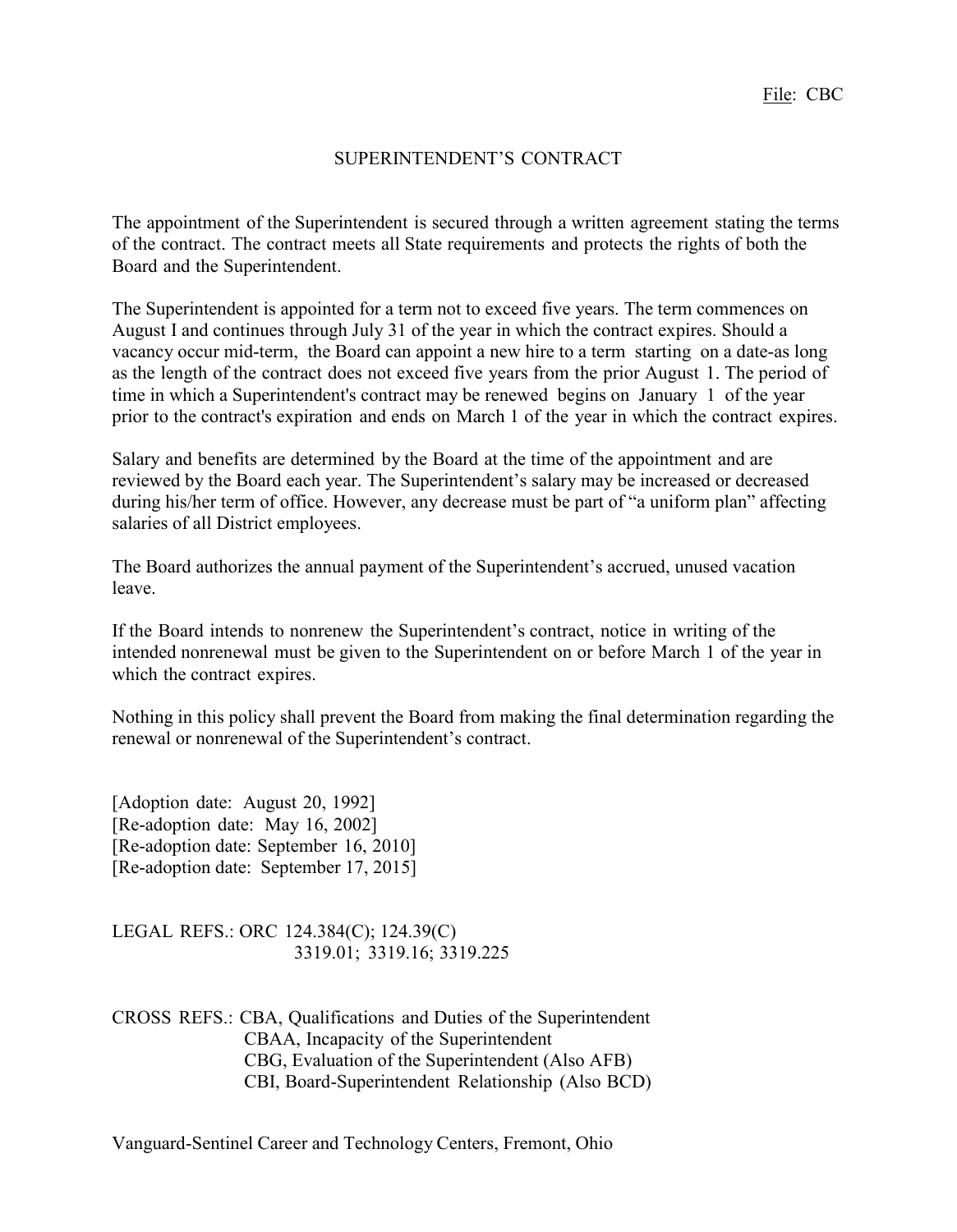# EVALUATION OF THE SUPERINTENDENT

The Board evaluates the performance of the Superintendent in order to assist both the Board and the Superintendent in the proper discharge of their responsibilities and to enable the Board to provide the District with the best possible leadership.

Through evaluation of the Superintendent, the Board strives to:

- 1. clarify the role of the Superintendent as seen by the Board;
- 2. develop harmonious working relationships between the Board and Superintendent;
- 3. provide administrative leadership for the District and
- 4. identify strengths and weaknesses of the Superintendent's performance. Criteria for the evaluation of the Superintendent are based upon the Superintendent's job description and relates directly to each of the tasks described. The job description and any revisions thereto are developed in consultation with the Superintendent and adopted by the Board.

The Board evaluates the abilities and services of the Superintendent at least once a year.

on the evaluation of the Superintendent's abilities and performance is written and made available to and discussed with the Superintendent.

The Board considers the evaluation of the Superintendent in acting to renew or nonrenew his/her contract.

This evaluation procedure does not create an expectancy of continued employment. Nothing contained herein prevents the Board from making any final determination regarding the renewal or nonrenewal of the Superintendent's contract.

[Adoption date: August 20, 1992] [Re-adoption date: April17, 1997] [Re-adoption date: May 16, 2002] [Re-adoption date: September 16, 2010] [Re-adoption date: September 17, 2015]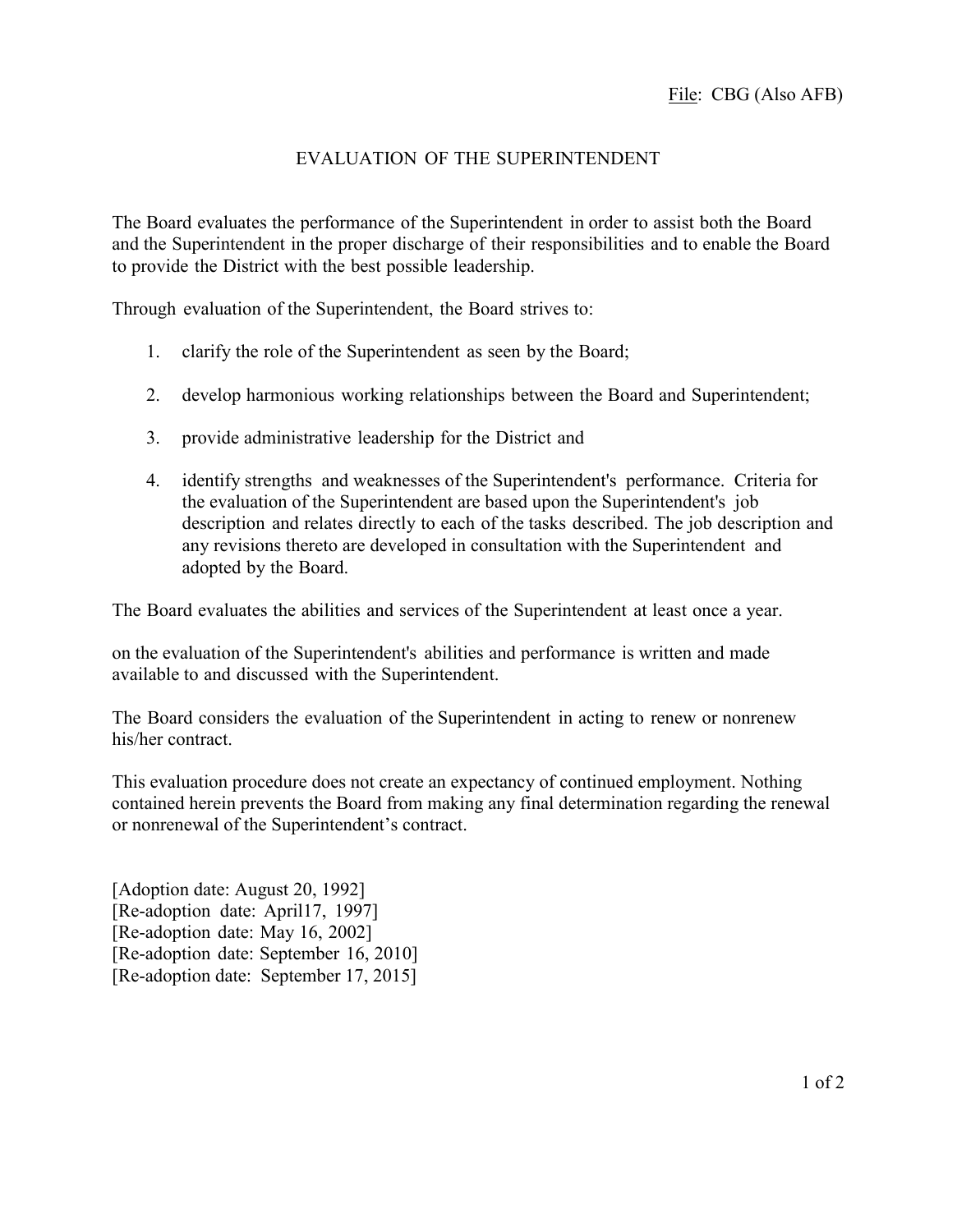# LEGAL REFS.: ORC 3319.01; 3319.16

CROSS REFS.: BDC, Executive Sessions

CBA, Qualifications and Duties of the Superintendent CBC, Superintendent's Contract CBI, Board-Superintendent Relationship (Also BCD)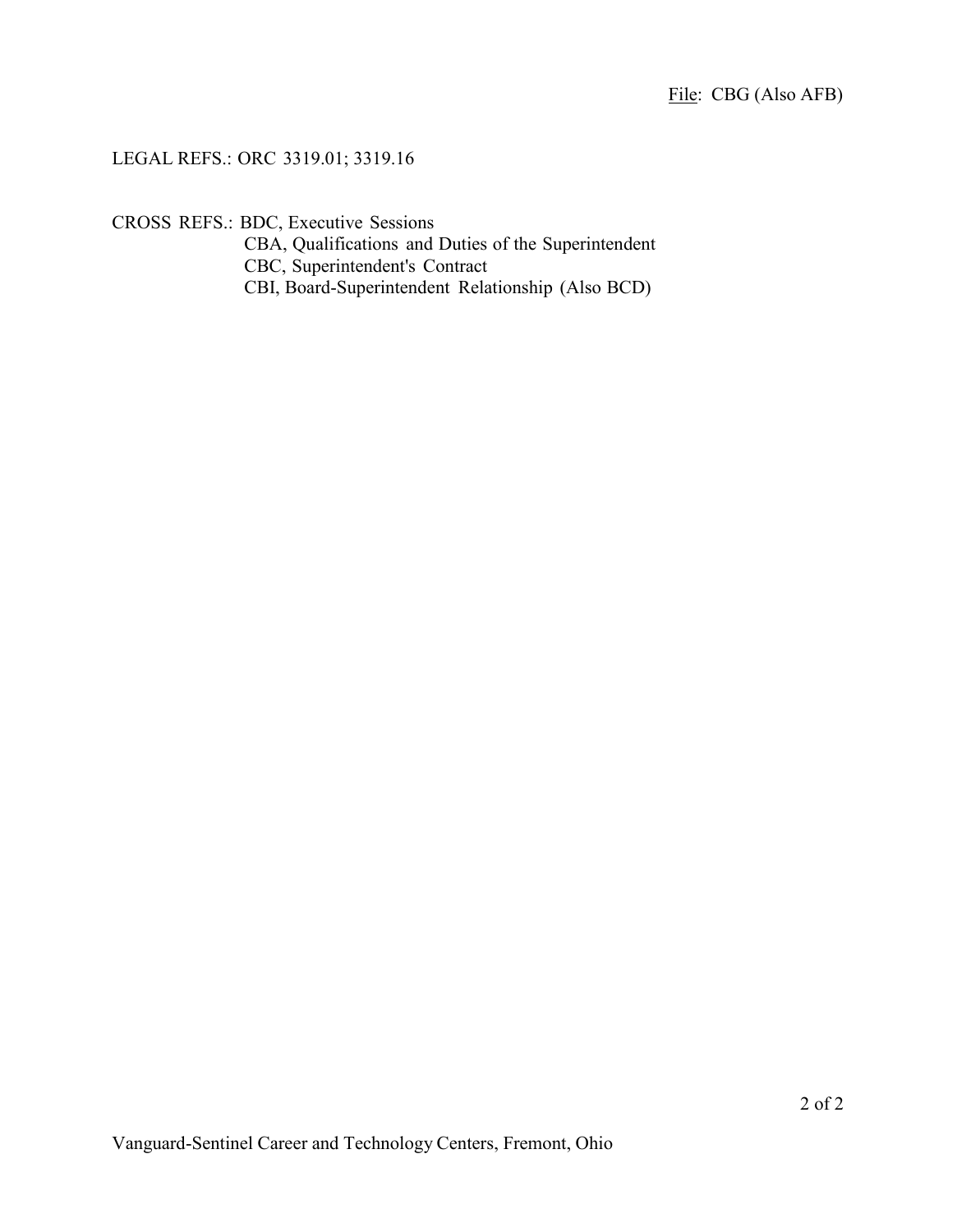# BOARD-SUPERINTENDENT RELATIONSHIP

The enactment of policies, consistent with long-term goals, is the most important function of the Board and that the execution of the policies should be the function of the Superintendent and staff.

Delegation by the Board of its executive powers to the Superintendent provides freedom for the Superintendent to manage the District within the Board's policies and frees the Board to devote its time to policy-making and appraisal functions.

The Board holds the Superintendent responsible for the administration of its policies, the execution of Board decisions, the operation of the District and keeping the Board informed about school operations and problems.

The Board strives to procure the best professional leader available as its Superintendent. The Board:

- 1. gives the Superintendent full administrative authority for properly discharging his/her professional duties, holding him/her responsible for acceptable results;
- 2. acts in matters of employment or dismissal of personnel only after receiving the recommendations of the Superintendent;
- 3. refers all complaints to the Superintendent for appropriate investigation and action;
- 4. strives to provide adequate safeguards for the Superintendent and other staff members so that they can discharge their duties on a thoroughly professional basis and
- 5. presents personal criticisms of any employee directly to the Superintendent.

[Adoption date: August 20, 1992] [Re-adoption date: May 16, 2002] [Re-adoption date: June 16, 2005] [Re-adoption date: September 16, 2010] [Re-adoption date: September 17, 2015]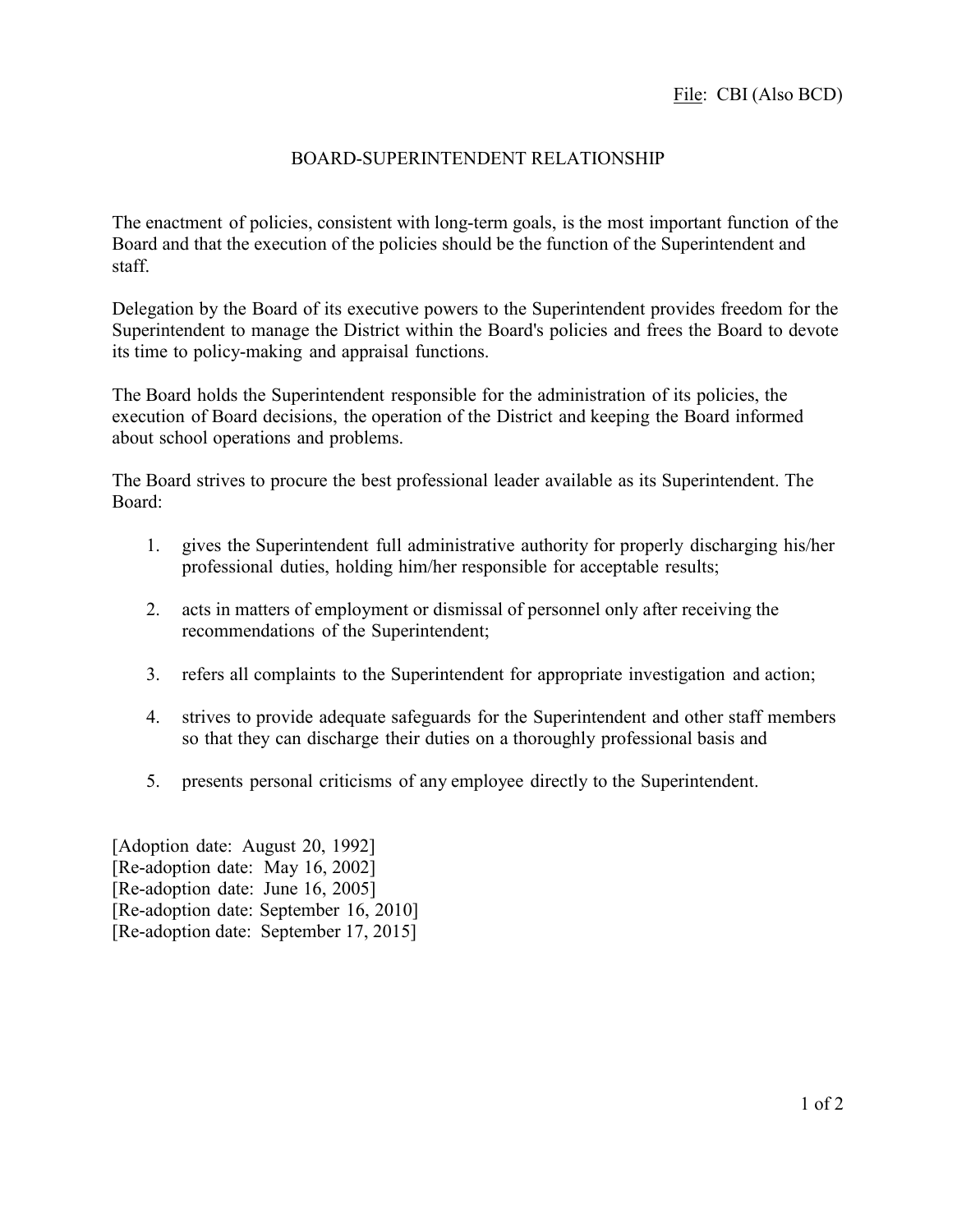LEGAL REFS.: ORC 3313.20(A) 3319.01

CROSS REFS.: AFB, Evaluation of the Superintendent (Also CBG) BDC, Executive Sessions CBC, Superintendent's Contract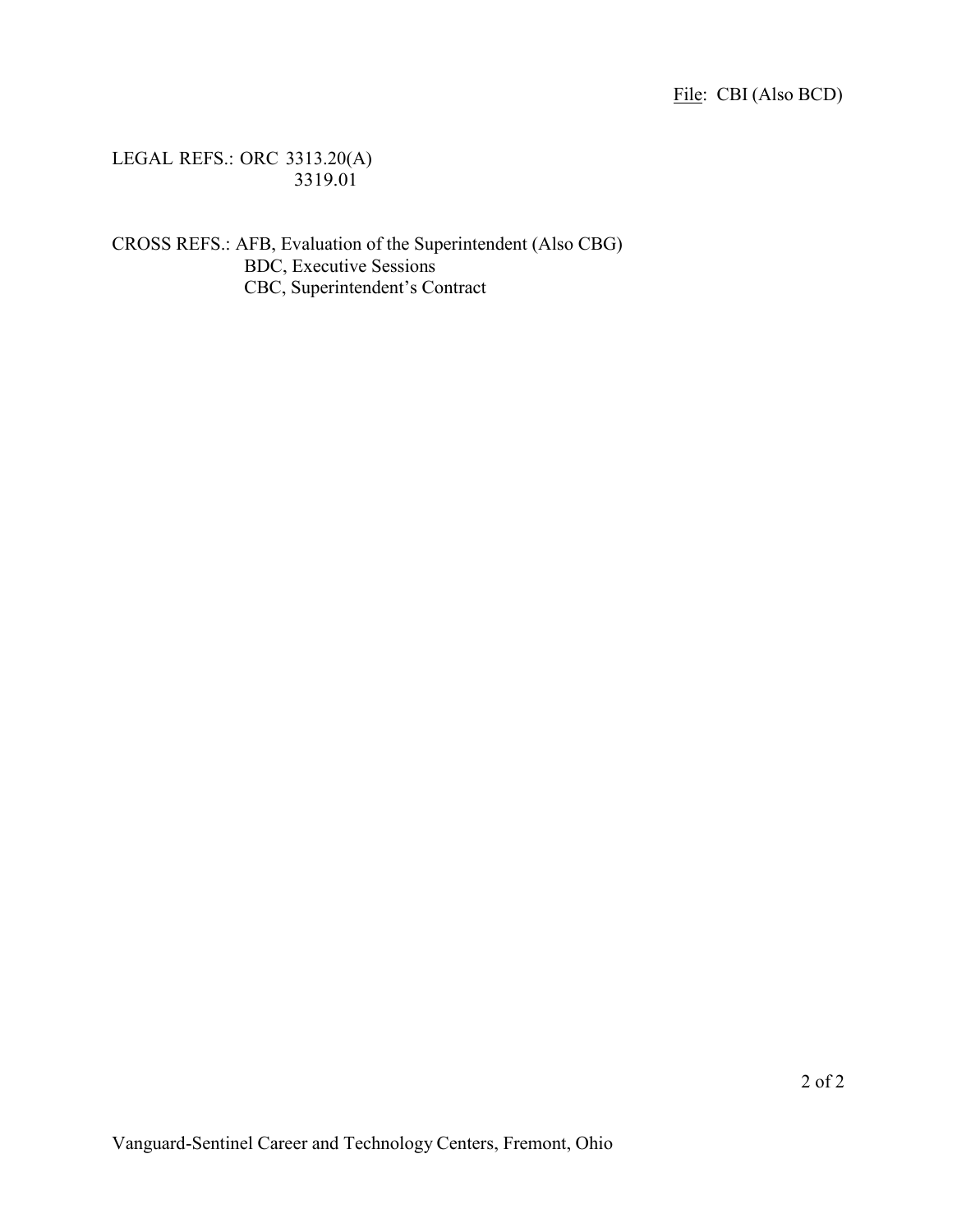# ORGANIZATIONAL CHART

The legal authority of the District shall be transmitted through the Superintendent along specific paths, from person to person as shown on the Vanguard-Sentinel Career and Technology Centers organizational chart.

The District organizational chart shall be prepared by the Superintendent and approved by the Board. The lines on the chart shall represent direction of authority and responsibility. The chart may also indicate certain "staff" (as opposed to "line") relationships.

The Superintendent shall keep the administrative structure up-to-date with the needs for supervision and accountability in the school system; therefore, the Superintendent may, from time to time, recommend changes in the District organizational chart with Board approval.

[Adoption date: August 20, 1992] [Re-adoption date: May 16, 2002] [Re-adoption date: June 16, 2005] [Re-adoption date: August 17, 2006] [Re-adoption date: August 16, 2007] [Re-adoption date: August 21, 2008] [Re-adoption date: August 20, 2009] [Re-adoption date: September 16, 2010] [Re-adoption date: September 17, 2015]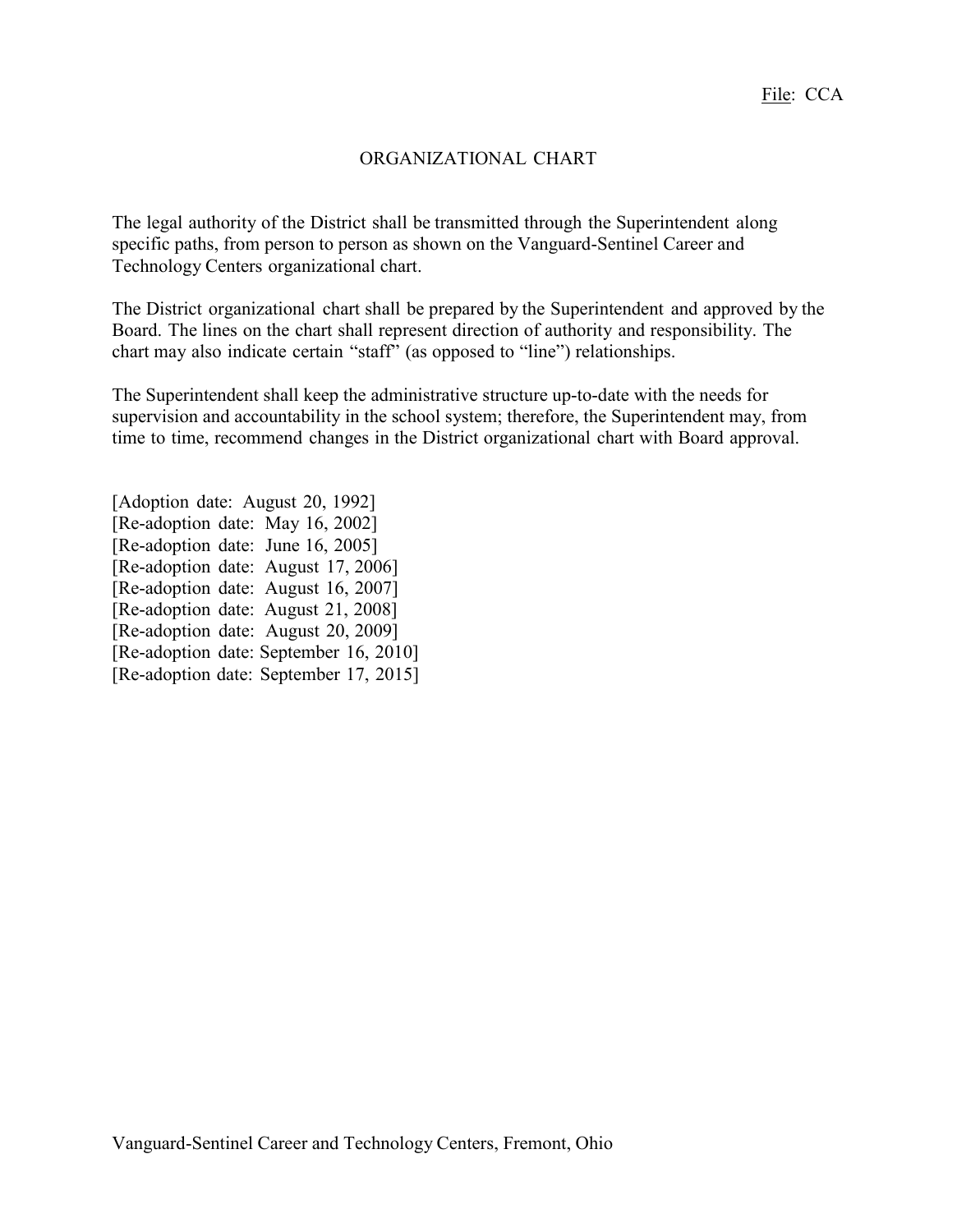File: CCA

### **ADD FROM FOLDER – HARD COPY** ORGANIZATIONAL CHART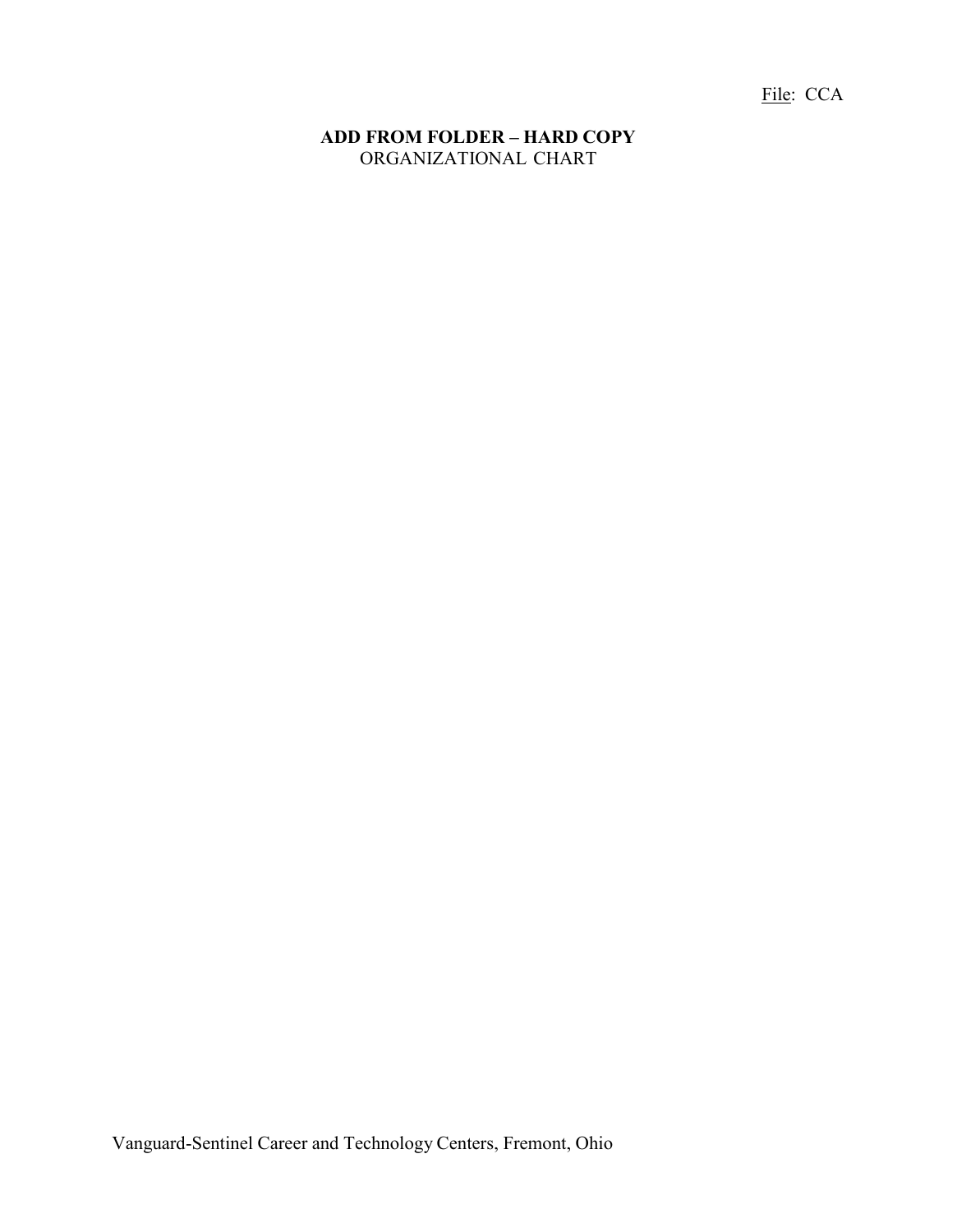# MANAGEMENT TEAM

The Board endorses the management team concept for the Vanguard-Sentinel Career and Technology Centers. The management team will consist of all administrators, with the Superintendent serving as team leader. This team will be responsible for carrying out the functions of planning, organization, staffing, implementing and evaluating under the guidance of the policies established by the Board.

The team approach to management represents an attempt to provide close cooperation and effective working relationships among administrative personnel. It is an effort to make the best use of the talents and expertise available by establishing open lines of communication and by providing a supportive atmosphere where collaborative problem solving and decision-making can take place.

The approach recognizes the mutual dependence that exists among various components of the total organization and promotes a team effort in the identification of goals, the establishment of priorities and the development of long-range plans. Although the concept promotes collaborative efforts, it also recognizes the need for independent administrative action in appropriate areas. It in no way functions to inhibit responsible decision making.

[Adoption date: August 20, 1992] [Re-adoption date: May 16, 2002] [Re-adoption date: September 16, 2010] [Re-adoption date: September 17, 2015]

CROSS REF.: CCA, Organizational Chart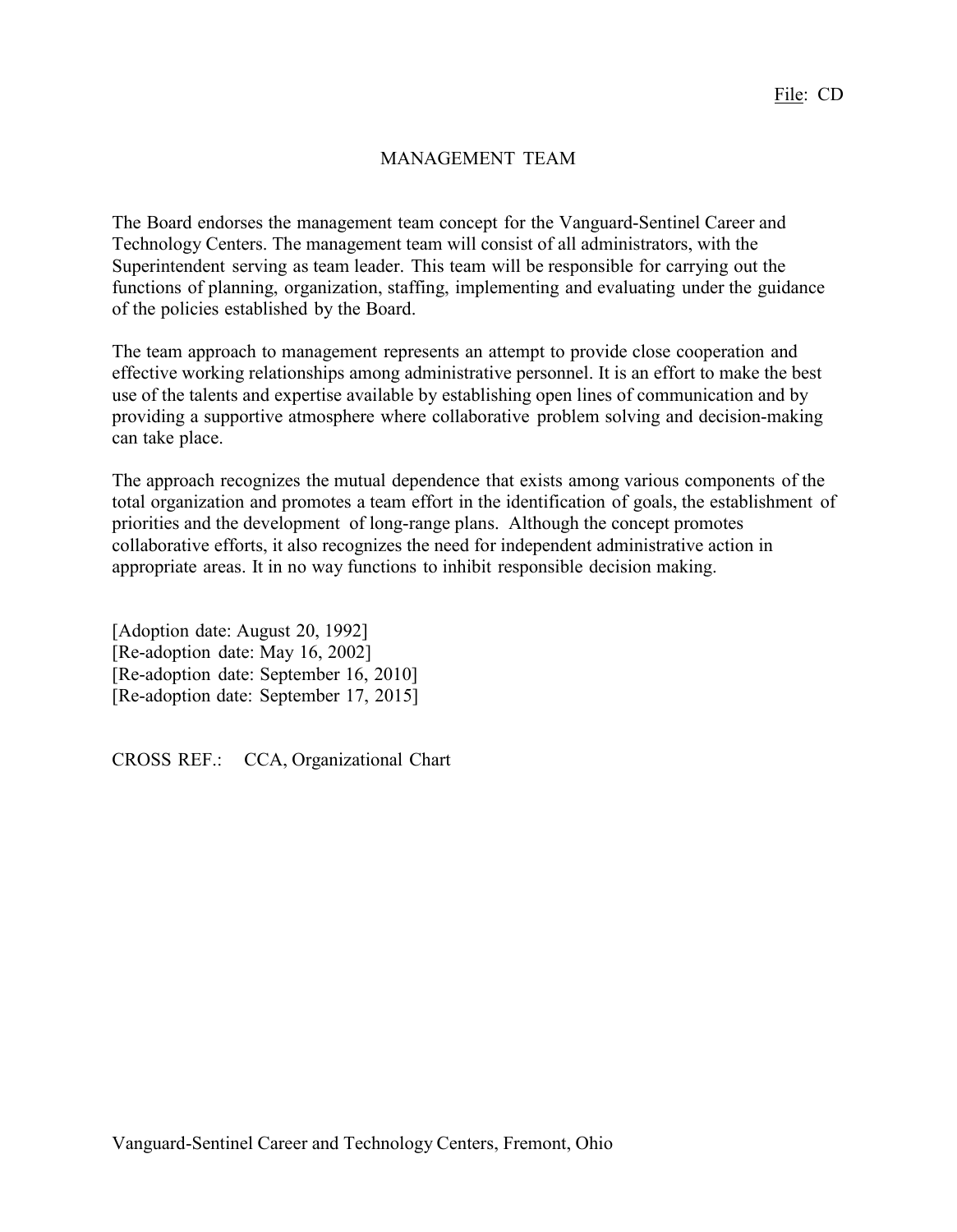# ADMINISTRATIVE COUNCILS, CABINETS AND COMMITTEES

The Superintendent may establish such permanent or temporary councils, cabinets and committees as are necessary for proper administration of the Board policies and for the improvement of the total educational program.

All councils, cabinets and committees created by the Superintendent are for the purposes of obtaining the advice and counsel of administrative and supervisory personnel of the District and aiding in District communication. Functioning in an advisory capacity, such groups may make recommendations for submission to the Board through the Superintendent. Authority for establishing policy remains with the Board. Authority and responsibility for implementing policy remain with the Superintendent.

The membership composition and responsibilities of administrative councils, cabinets and committees are defined by the Superintendent and may be changed at his/her discretion.

Such councils, cabinets and committees need not meet the requirements of the Open Meetings Act (Sunshine Law).

[Adoption date: September 17, 2015]

CROSS REF.: CD, Management Team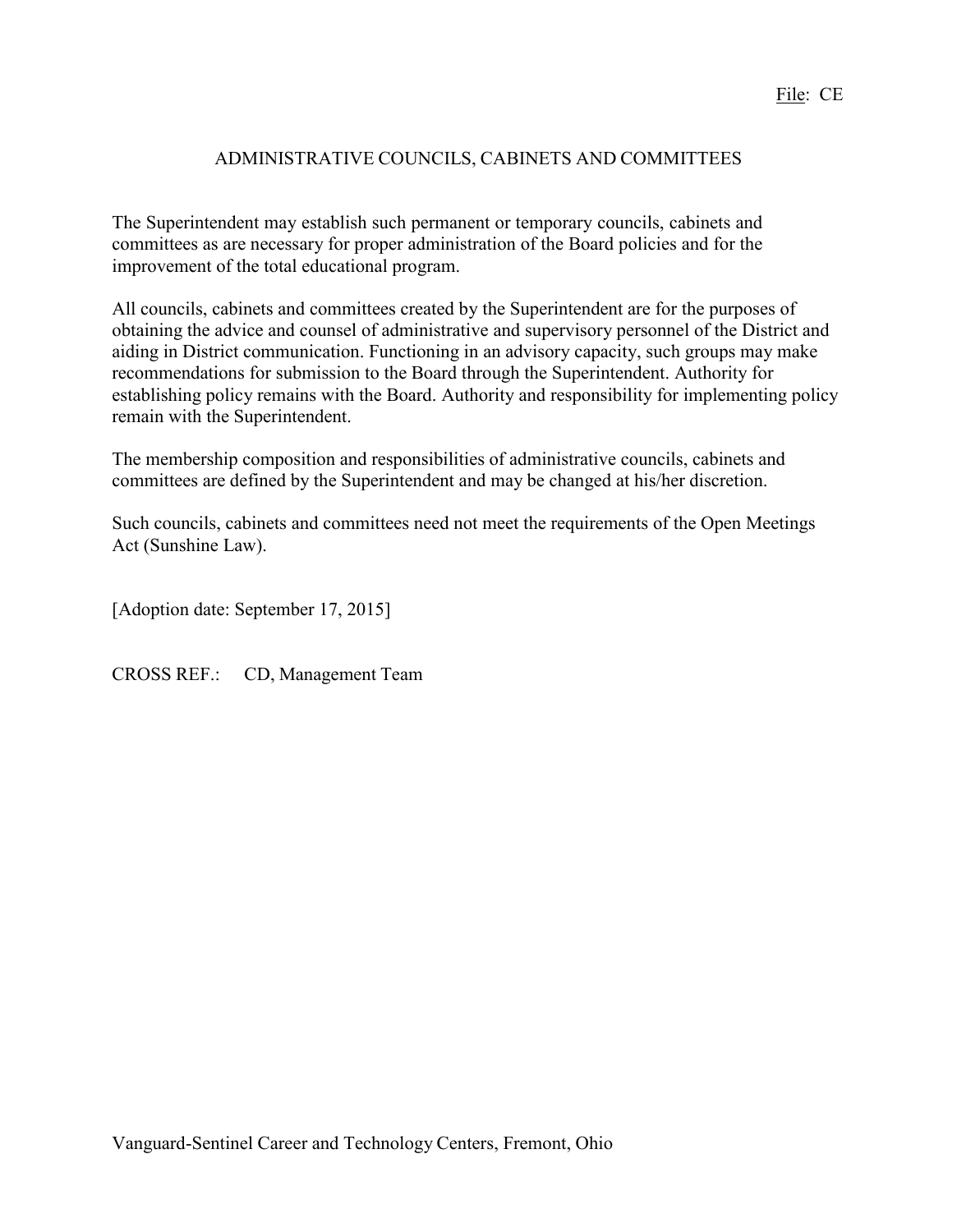### APPROVAL OF HANDBOOKS AND DIRECTIVES

In order that pertinent Board policies, regulations and school rules are known by all staff members and students affected by them, administrators are granted authority to issue student handbooks as necessary. Handbooks are distributed to students at the beginning of each school year and it is the responsibility of the students to review and become familiar with all policies and rules contained in the handbook.

It is essential that the contents of all handbooks conform with Districtwide policies and regulations and that all handbooks bearing the name of the District be of a quality that reflects credit on the District. The Board approves all handbooks prior to publication.

The Board reviews and approves the handbooks in order that the contents are accorded the legal status of Board-approved policy and regulations. The Superintendent uses his/her judgment as to whether other specific handbooks need Board approval. All handbooks published are to be made available to the Board for informational purposes.

[Adoption date: May 16, 2002] [Re-adoption date: June 16, 2005] [Re-adoption date: September 16, 2010] [Re-adoption date: September 17, 2015]

LEGAL REF.: ORC 3313.20

CROSS REFS.: Staff Handbooks Student Handbooks